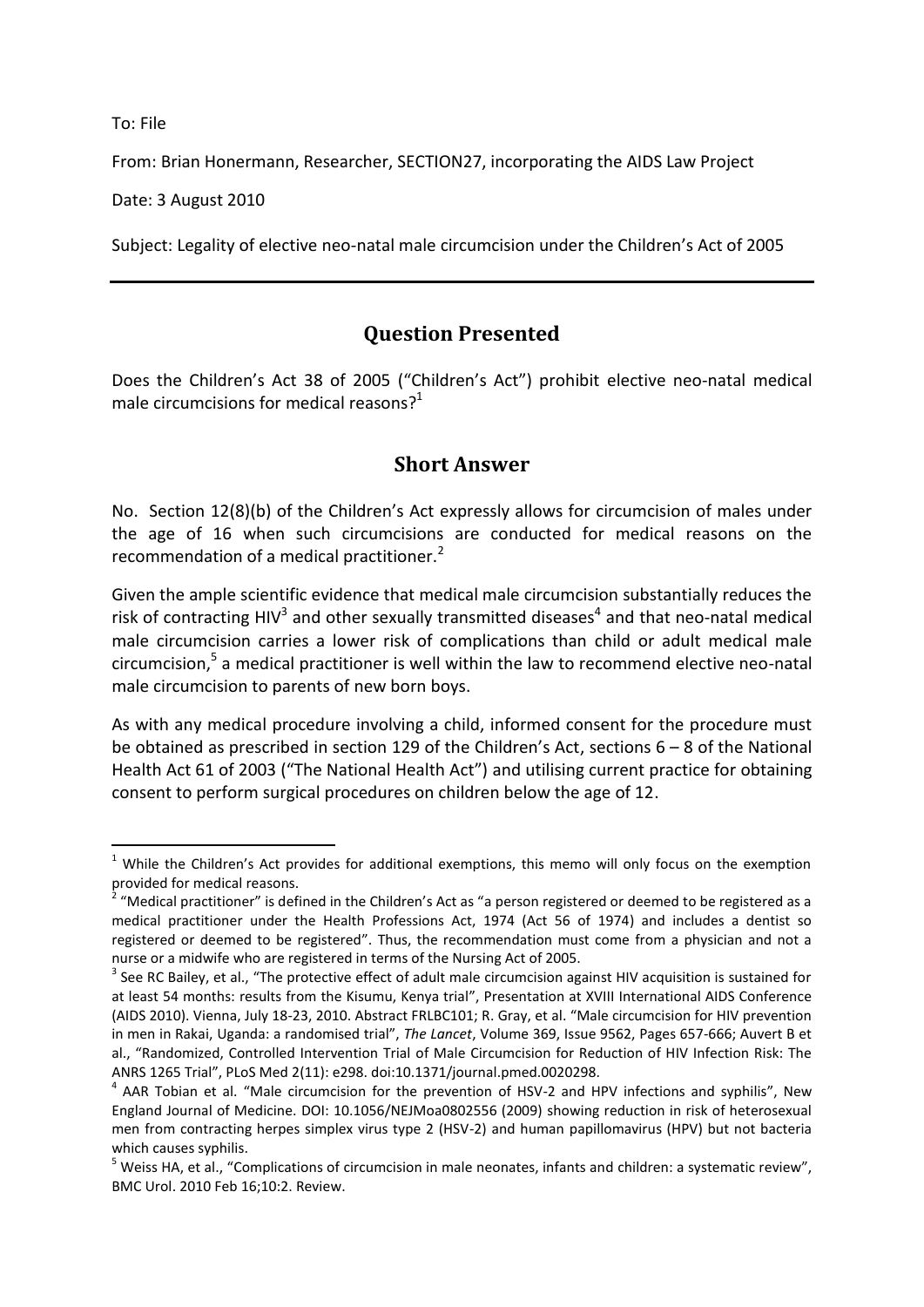## **Long Answer**

### *Introduction*

Much confusion has been generated recently regarding the legality of performing medical male circumcision on boys below the age of 16. This confusion seems to be based on a poor reading of the Children's Act. At present, there is no legal limitation – beyond standard informed consent requirements – that prohibits the provision of elective neo-natal medical male circumcision.

### *Applicable law*

Section 12(8) of the Children's Act regulates circumcision of male children under the age of 16. It states in full:

- (8) *Circumcision of male children under the age of 16 is prohibited, except when –*
	- (a) *circumcision is performed for religious purposes in accordance with the practices of the religion concerned and in the manner prescribed; or*
	- (b) *circumcision is performed for medical reasons on the recommendation of a medical practitioner.*

As is clear, section 12(8)(b) allows for circumcisions to be conducted on male children below the age of 16 if such circumcision is performed for medical reasons on the recommendation of a medical practitioner.

Neither the Children's Act nor the General Regulations Regarding Children<sup>6</sup> ("General Regulations") under the Children's Act provide a definition of "medical reasons". In the absence of a definition, and based on the evidence that male circumcision reduces the risk of HIV infection by up to 64%,<sup>7</sup> reduces the risk of HSV-2 and HPV infection<sup>8</sup> and that neonatal circumcision carries a lower risk of complications than childhood or adult circumcisions, any reasonable interpretation of "medical reasons" will be sufficiently broad for a medical practitioner to recommend elective neo-natal medical male circumcision to the parents of infant boys and remain within the ambit of the Children's Act. In addition – while not inherently necessary for obtaining the protective benefits of medical male circumcision – it is best for circumcision to be done prior to the onset of sexual activity to avoid transmission prior to circumcision.

#### *Consent*

As with any medical intervention, informed consent must be provided prior to performing a medical procedure. For infants, consent is governed by section 129 of the Children's Act as well as sections 6 – 8 of the National Health Act of 2003. Section 129 of the Children's Act states in relevant part:

1

<sup>6</sup> GN R261 in GG 33076 of 1 April 2010

 $<sup>7</sup>$  RC Bailey, supra note 3.</sup>

<sup>8</sup> Ibid.